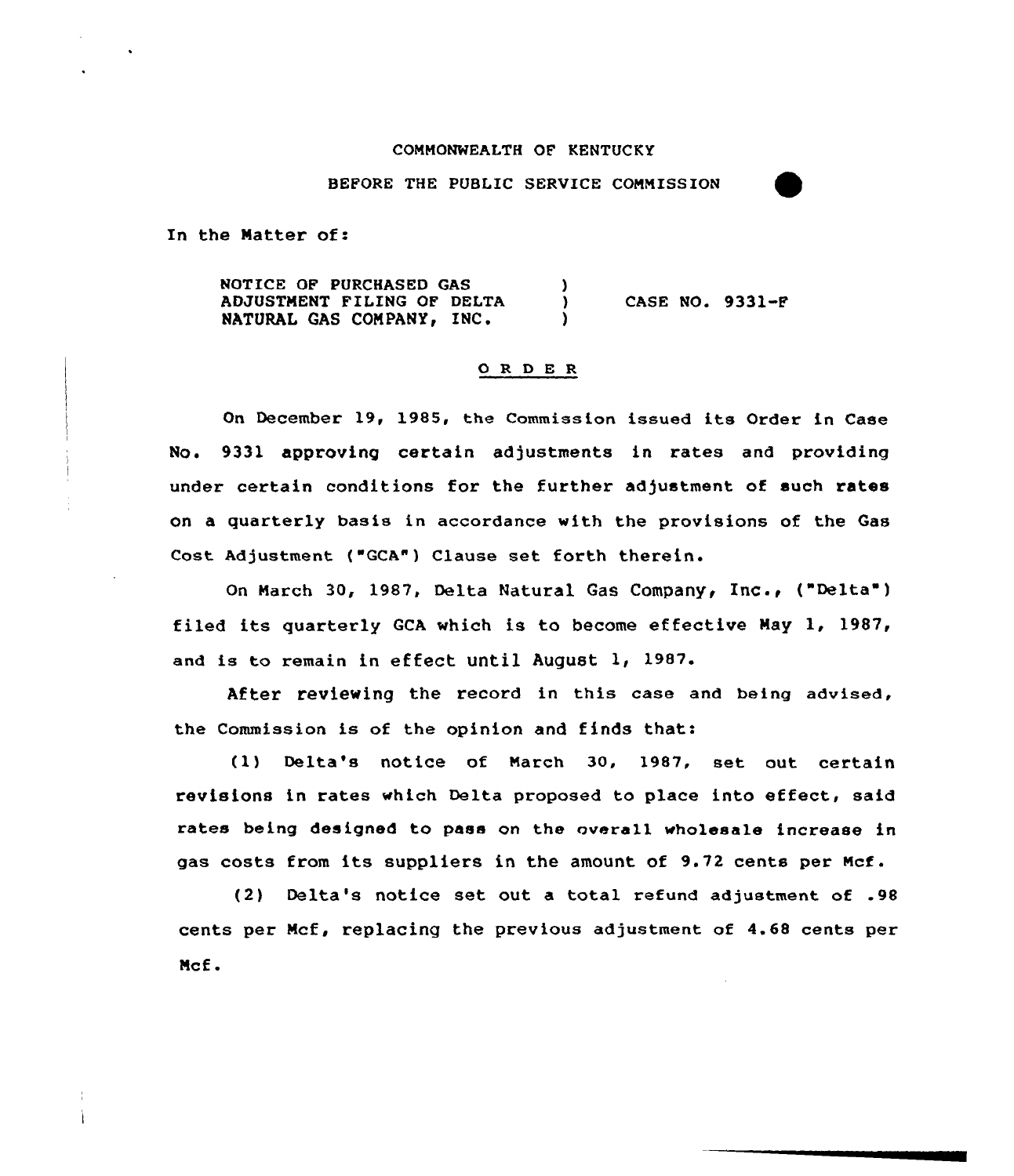(3) Delta's notice set out a current quarter actual adjustwwent in the amount of 27.98 cents per Ncf to compensate for previous under-recovery of gas cost by the company through the operation of its gas cost recovery procedure.

(4) Delta's notice set out a balance adjustment of .48 cents per Mcf to compensate fox over-collections which occurred as a result of previous gas cost, refund and balance adjustments.

(5) Delta proposed a gas cost recovery rate in the amount of \$3.3510 per Mcf. This is an increase of \$0.0984 per Mcf from the rate previously in effect. The increase represents the combined effect of the supplier decrease, refund, actual and balance adjustments.

(6) Delta's adjustment in rates contained in the Appendix to this Order undex the CCA provisions approved by the Commission in its Order in Case No. 9331 dated December 19, 1985, should be approved to be effective with final meter readings on and after Nay 1, 1987.

IT IS THEREFORE ORDERED that:

(1) The rates in the Appendix to this Order be and they hereby are authorized effective with final meter readings on and aftex Nay 1, 1987.

 $(2)$  The gas cost recovery rate shall be \$3.3510 per Mcf effective with final meter readings on and after Nay 1, 1987.

{3) Within 30 days of the date of this Order Delta shall file with this Commission its revised tariffs setting out the rates authorized herein.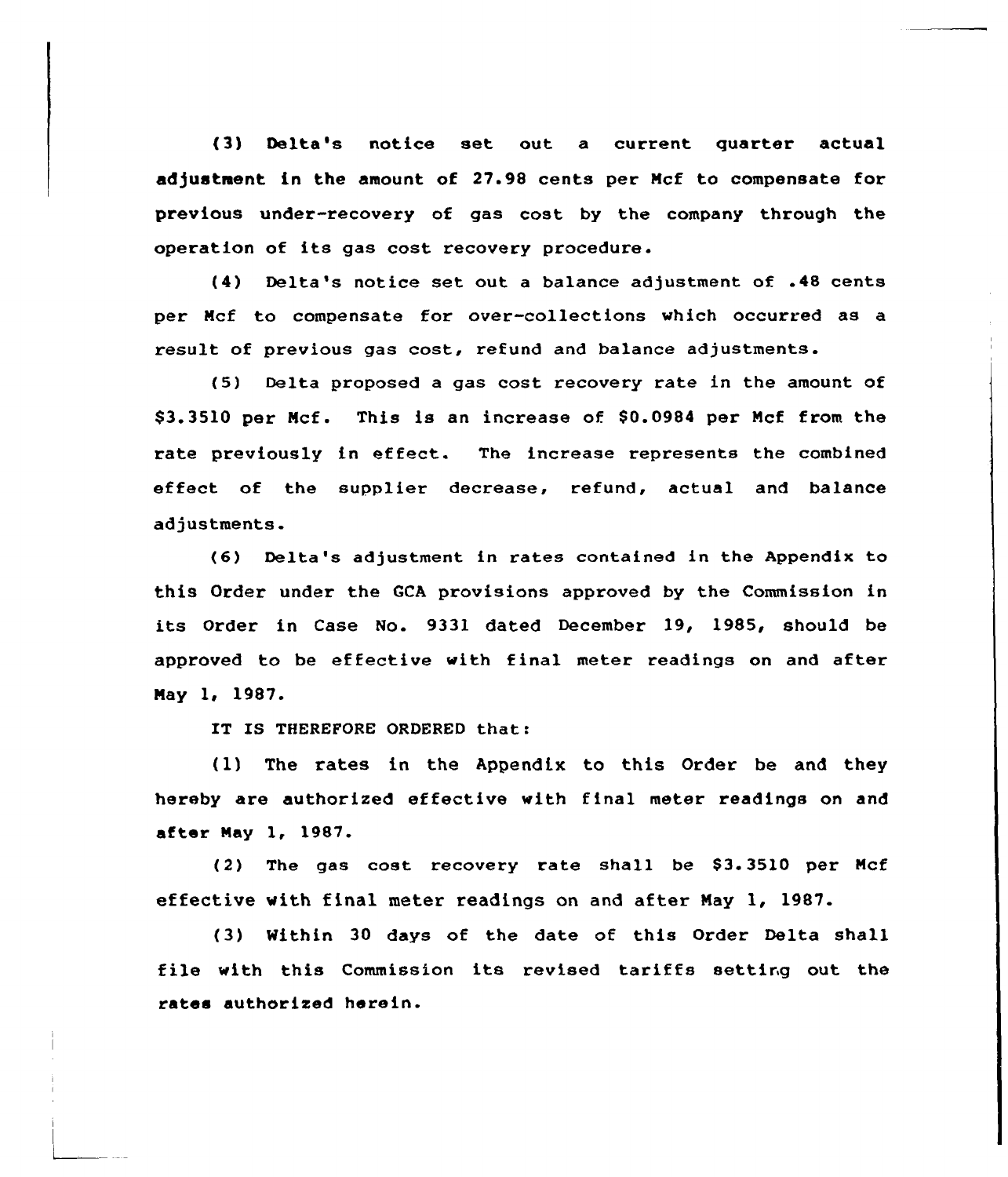Done at Prankfort, Kentucky, this 14th day of April, 1987.

PUBLIC SERVICE COMMISSION

Cashood D. Ideman K,  $\downarrow$ Vice Chairman /

Deces. 1100

ATTEST!

20 Julie

Executive Director